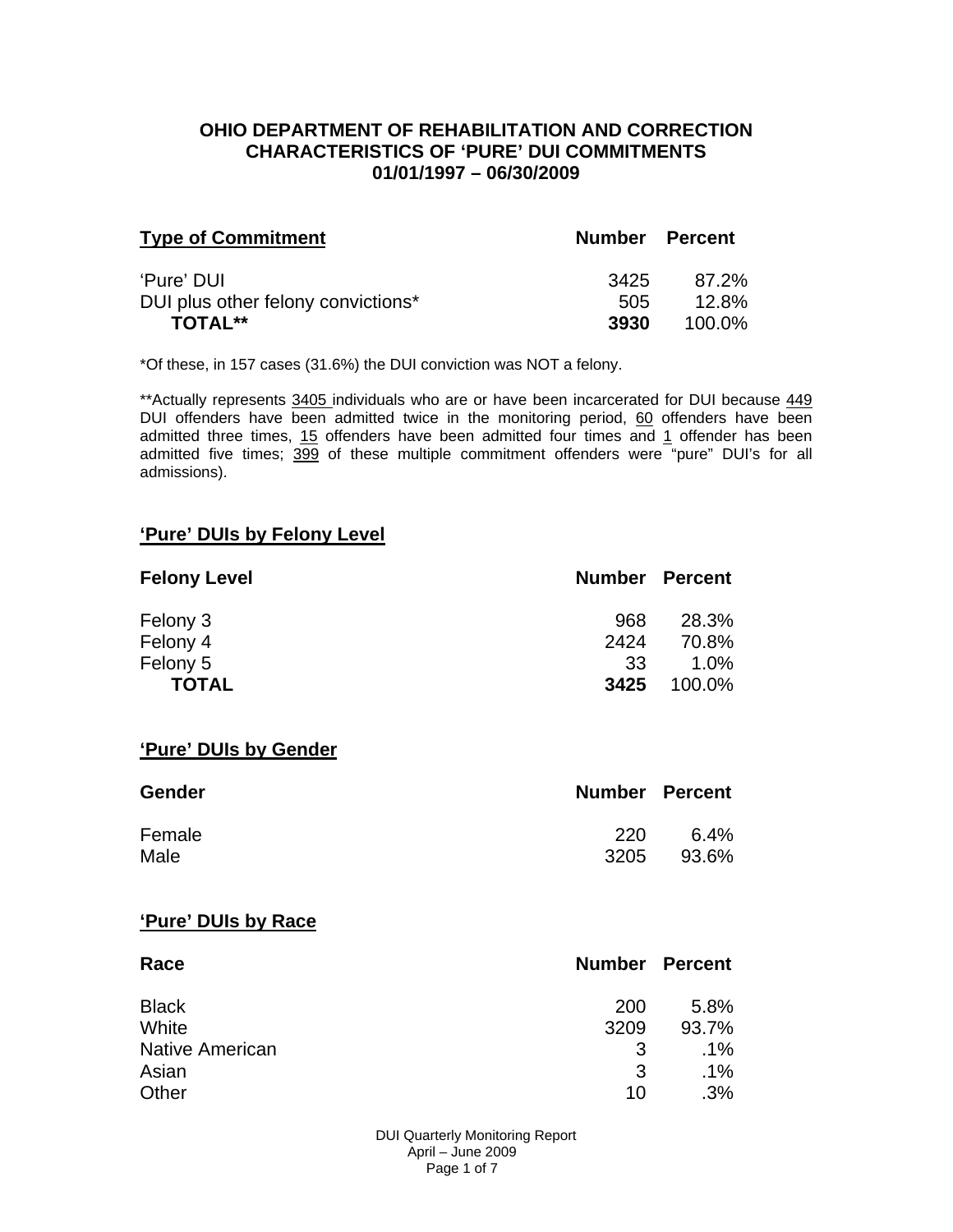## **'Pure' DUIs by Age at Commitment**

| <b>Age at Commitment</b> | <b>Number Percent</b> |         |
|--------------------------|-----------------------|---------|
| 25 and under             | 152                   | $4.4\%$ |
| 26 to 30                 | 395                   | 11.5%   |
| 31 to 35                 | 541                   | 15.8%   |
| 36 to 40                 | 726                   | 21.2%   |
| 41 to 45                 | 770                   | 22.5%   |
| 46 to 50                 | 509                   | 14.9%   |
| Over 50                  | 332                   | 9.7%    |

| Range = $18$ to 77 | Median = $40$ |
|--------------------|---------------|
| Mean $= 39.7$      | Mode $= 44$   |

# **'Pure' DUIs by Security Classification**

| <b>Security Level</b>                | <b>Number Percent</b> |         |
|--------------------------------------|-----------------------|---------|
| Level 1-A                            | 321                   | $9.4\%$ |
| Level 1-B                            | 2431                  | 71.0%   |
| Level 2                              | 413                   | 12.1%   |
| Level 3*                             | 259                   | 7.6%    |
| Level 4-B                            |                       | $.0\%$  |
| *Includes inmates still in reception |                       |         |

## **'Pure' DUIs by County of Commitment**

| <b>County of Commitment</b> | <b>Number</b> | <b>Percent</b> |
|-----------------------------|---------------|----------------|
| Cuyahoga                    | 313           | 9.1%           |
| Summit                      | 227           | 6.6%           |
| <b>Stark</b>                | 200           | 5.8%           |
| Hamilton                    | 189           | 5.5%           |
| <b>Butler</b>               | 168           | 4.9%           |
| Franklin                    | 144           | 4.2%           |
| Lorain                      | 140           | 4.1%           |
| Lake                        | 131           | 3.8%           |
| Clermont                    | 122           | 3.6%           |
| Warren                      | 95            | 2.8%           |
| Portage                     | 77            | 2.2%           |
| <b>All Other Counties</b>   | 1619          | 47.2%          |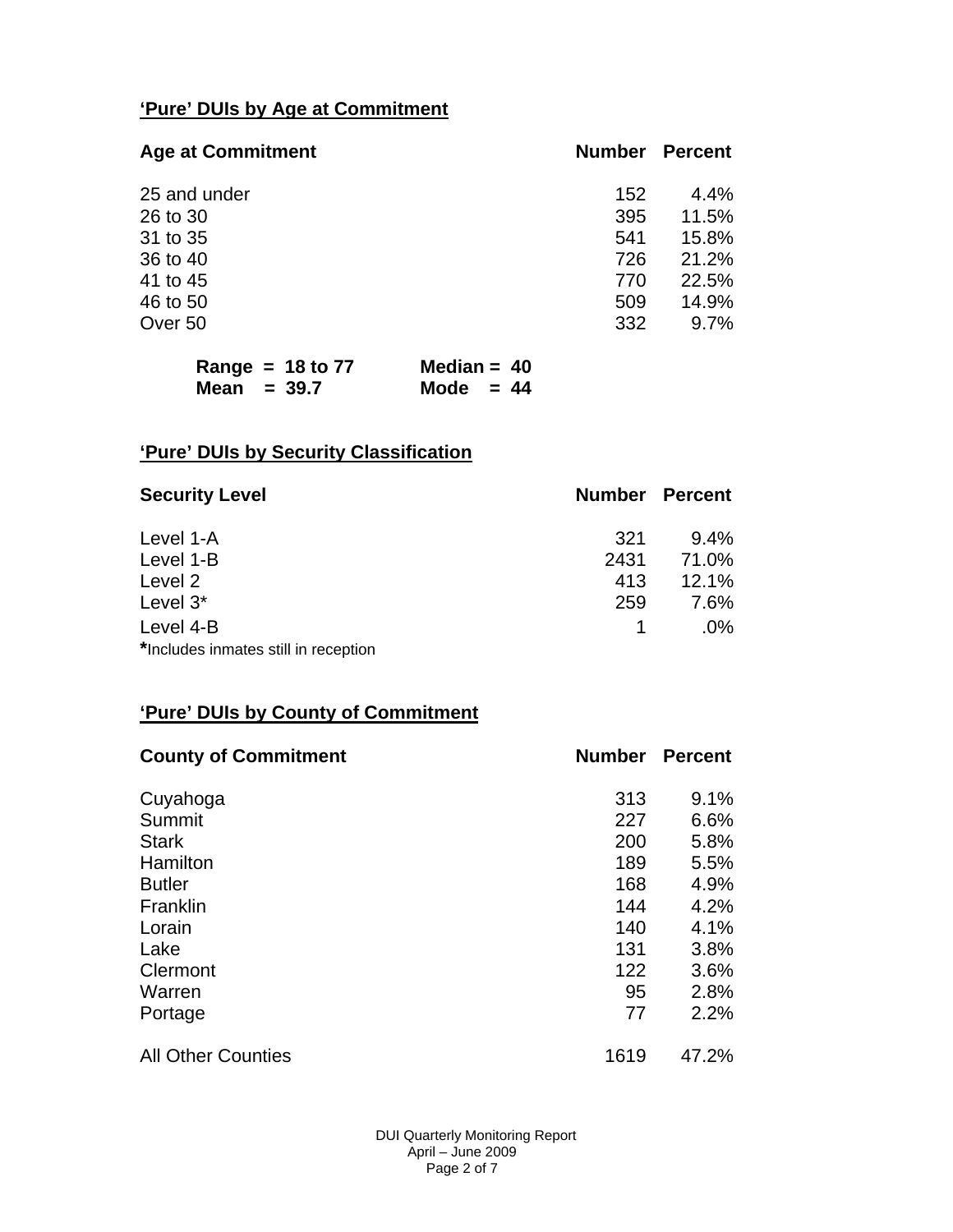# **'Pure' DUIs by Current Status**

| <b>Current Status</b>                  | <b>Number Percent</b> |        |
|----------------------------------------|-----------------------|--------|
| <b>Currently Incarcerated</b>          | 635                   | 18.8%  |
| <b>Judicial Release</b>                | 590                   | 17.2%  |
| <b>Released under PRC</b>              | 956                   | 27.9%  |
| <b>Final Release</b>                   |                       |        |
| <b>Regular Parole</b>                  | 10                    | .3%    |
| <b>Community Control</b>               | 3                     | $.1\%$ |
| Released to Appeal Bond                | 10                    | .3%    |
| <b>Furlough (Transitional Control)</b> | 108                   | 3.2%   |
| <b>Vacated Sentence</b>                | 10                    | .3%    |
| <b>Court Order</b>                     | 12                    | .4%    |
| Death of Inmate                        | 16                    | .5%    |
| Released at Expiration of Prison Term* | 1075                  | 31.4%  |

\*Released without post-release control; of the 2,790 releases since January 2004, 1,075 were expiration of prison term (38.5%), compared with 956 inmates released onto PRC (34.3%).

## **'Pure' DUIs by Length of Sentence (in months)**

| <b>Length of Sentence</b>           | <b>Number</b> | <b>Percent</b> | <b>Cumulative %</b> |
|-------------------------------------|---------------|----------------|---------------------|
| One to Three Months (mandatory      |               |                |                     |
| sentence)                           | 86            | 2.5%           | 2.5%                |
| Four to Six Months                  | 369           | 10.8%          | 13.3%               |
| Seven to Eleven Months              | 288           | 8.4%           | 21.7%               |
| <b>Twelve Months</b>                | 804           | 23.5%          | 45.2%               |
| Thirteen to Seventeen Months        | 270           | 7.9%           | 53.1%               |
| <b>Eighteen Months</b>              | 255           | 7.4%           | 60.5%               |
| Nineteen to Twenty-four Months      | 570           | 16.6%          | 77.1%               |
| <b>Twenty-five to Thirty Months</b> | 293           | 8.6%           | 85.7%               |
| Thirty-one to Thirty-five Months    | 7             | $.2\%$         | 85.9%               |
| <b>Thirty-six Months</b>            | 218           | 6.4%           | 92.3%               |
| Thirty-seven to Forty-seven Months  | 25            | $.7\%$         | 93%                 |
| Forty-eight to Fifty-nine Months    | 156           | 4.6%           | 97.5%               |
| <b>Sixty Months or more</b>         | 84            | 2.5%           | 100.0%              |

 **Mode = 12 months Mean = 19.9 months Median = 16 months**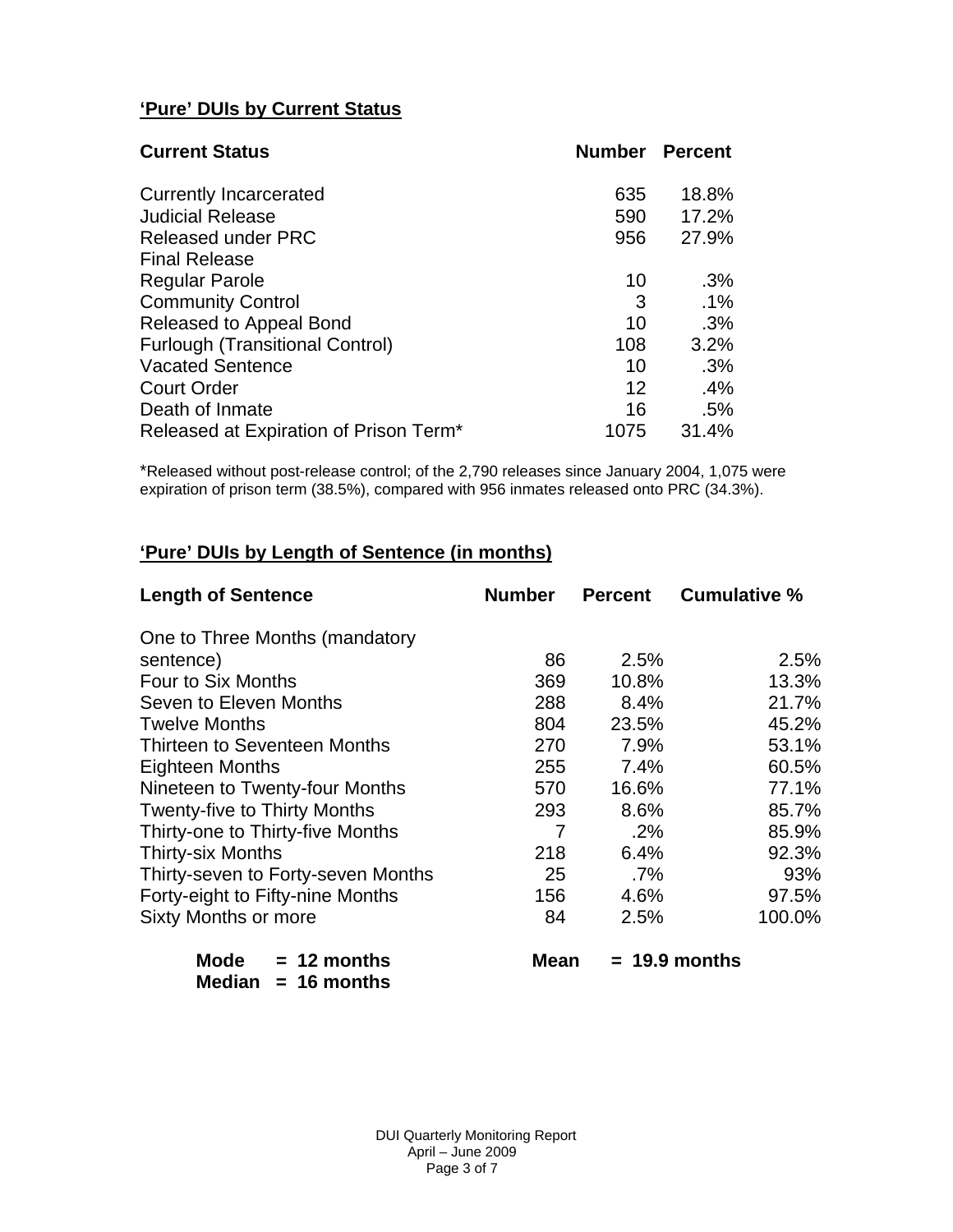## **'Pure' DUIs by Number of Prior Incarcerations**

| <b>Number of Prior Incarcerations</b> | <b>Number Percent</b> |             |
|---------------------------------------|-----------------------|-------------|
| None                                  | 1897                  | $55.4\%$    |
| One                                   | 759                   | $22.2\%$    |
| Two                                   | 321                   | $9.4\%$     |
| Three or more                         | 240                   | <b>7.0%</b> |

#### **'Pure' DUIs Currently Incarcerated by Parent Institution\* (7/1/09)**

| <b>Institution</b>                                  | <b>Number</b>  | <b>Percent</b> | # in<br>Camp    |
|-----------------------------------------------------|----------------|----------------|-----------------|
|                                                     |                |                |                 |
| <b>Allen Correctional Institution</b>               | 5              | .8%            |                 |
| <b>Belmont Correctional Institution</b>             | 12             | 3%             | 7               |
| <b>Chillicothe Correctional Institution</b>         | 11             | 1.7%           |                 |
| <b>Corrections Medical Center</b>                   | $---$          | $---$          |                 |
| <b>Correctional Reception Center</b>                | 13             | 2.1%           |                 |
| Dayton Correctional Institution                     | $\mathbf 1$    | .2%            |                 |
| <b>Franklin Pre-Release Center</b>                  | $\overline{2}$ | .3%            |                 |
| <b>Grafton Correctional Institution</b>             | 12             | 2.2%           | 2               |
| <b>Hocking Correctional Institution</b>             | 6              | .9%            |                 |
| <b>Lake Erie Correctional Institution</b>           | 36             | 5.7%           |                 |
| <b>Lebanon Correctional Institution</b>             | $\overline{2}$ | .3%            |                 |
| <b>London Correctional Institution</b>              | 12             | 2.4%           | 3               |
| <b>Lorain Correctional Institution</b>              | 27             | 4.5            | 1               |
| <b>Madison Correctional Institution</b>             | 5              | .8%            |                 |
| <b>Mansfield Correctional Institution</b>           | 3              | 2.4%           | 12 <sub>2</sub> |
| <b>Marion Correctional Institution</b>              | 29             | 4.6%           | 1               |
| <b>Noble Correctional Institution</b>               | 16             | 2.5%           |                 |
| <b>North Central Correctional Institution</b>       | 5              | .8%            |                 |
| <b>North Coast Correctional Treatment Facility</b>  | 232            | 36.6%          |                 |
| Ohio Reformatory for Women                          | 32             | 5%             |                 |
| <b>Ohio State Penitentiary</b>                      | $- - -$        | $---$          | 4               |
| <b>Pickaway Correctional Institution</b>            | 121            | 19.1%          |                 |
| <b>Richland Correctional Institution</b>            | 14             | 2.2%           |                 |
| <b>Ross Correctional Institution</b>                | $\overline{2}$ | .5%            | 1               |
| Southeastern Correctional Institution               | $\mathbf{1}$   | .2%            |                 |
| <b>Toledo Correctional Institution</b>              | $\overline{2}$ | .6%            | $\overline{2}$  |
| <b>Trumbull Correctional Institution</b>            |                | $---$          |                 |
| <b>Warren Correctional Institution</b><br>$N = 620$ | 1              | .2%            |                 |

\*Includes inmates out to court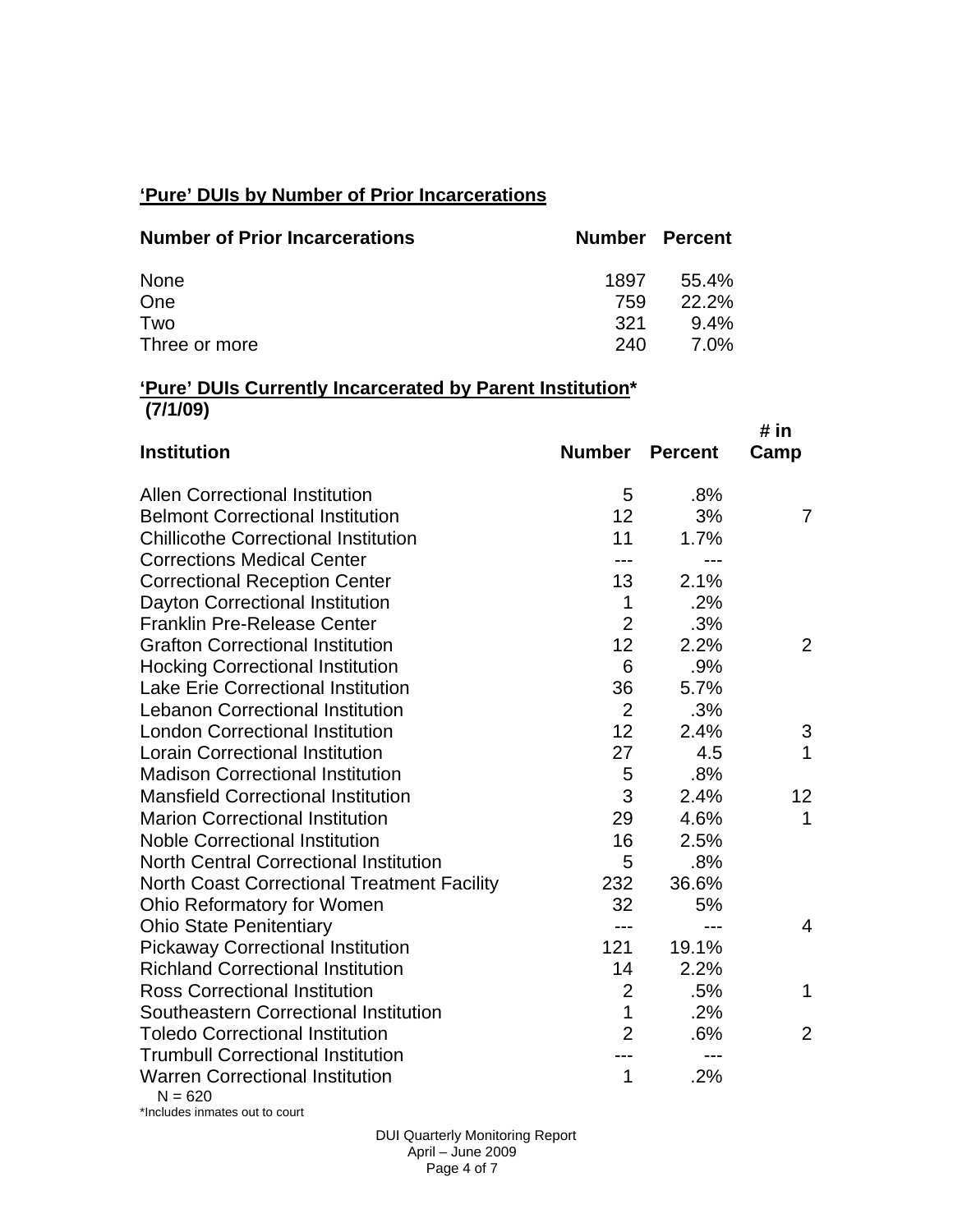### **'PURE' DUI OFFENDERS COMPARISON OF SELECTED RELEASE TYPES DEMOGRAPHICS AND TIME SERVED/TIME SAVED VARIABLES 7/1/09**

|                                                                                | <b>Release Types</b>        |                             |                                  |                                             |                                |                                             |                                                                 |                                                        |  |  |
|--------------------------------------------------------------------------------|-----------------------------|-----------------------------|----------------------------------|---------------------------------------------|--------------------------------|---------------------------------------------|-----------------------------------------------------------------|--------------------------------------------------------|--|--|
| <b>Variables</b>                                                               |                             | Post-<br>Release<br>Control |                                  | IPP with<br>Post-<br>Release<br>Control**** | Judicial<br>Release            |                                             | Expiration<br>of Sentence<br>with No<br>Supervision             |                                                        |  |  |
|                                                                                | N                           | $%^*$                       | N                                | $%$ *                                       | N                              | $%^*$                                       | N                                                               | $%^*$                                                  |  |  |
| <b>TOTAL</b>                                                                   | 475                         |                             | 455                              |                                             | 590                            |                                             | 1075                                                            |                                                        |  |  |
| Race:<br>White<br>African-American<br><b>Native American</b><br>Asian<br>Other | 449<br>24<br>$\overline{2}$ | 94.5<br>5.1<br>$\cdot$      | 433<br>19<br>1<br>$\overline{2}$ | 95.2<br>4.2<br>$\overline{2}$<br>.4         | 553<br>35<br>$\mathbf{1}$<br>1 | 93.7<br>5.9<br>$\cdot$ .2<br>$\overline{2}$ | 993<br>76<br>$\overline{2}$<br>$\overline{c}$<br>$\overline{2}$ | 92.4<br>7.1<br>$\cdot$ .2<br>$\cdot$<br>$\overline{2}$ |  |  |
| Gender:<br>Male<br>Female                                                      | 452<br>23                   | 95.2<br>4.8                 | 450<br>5                         | 98.9<br>1.1                                 | 530<br>60                      | 89.8<br>10.2                                | 1009<br>66                                                      | 93.9<br>6.1                                            |  |  |
| Age:<br>Mean<br>Median<br>Mode                                                 | 38.1<br>38.0<br>36.0        |                             | 38.5<br>39.0<br>40.0             |                                             | 39.0<br>39.0<br>44.0           |                                             | 40.3<br>41.0<br>44.0                                            |                                                        |  |  |
| <b>Commitment County:</b><br>Major Urban**<br><b>All Others</b>                | 207<br>268                  | 43.6<br>56.4                | 148<br>307                       | 32.5<br>67.5                                | 180<br>410                     | 30.5<br>69.5                                | 415<br>660                                                      | 38.6<br>61.4                                           |  |  |

 $*$ Column totals = 100%

\*\*Cuyahoga, Franklin, Hamilton, Lucas, Montgomery, Stark and Summit

\*\*\*Multiple modes; lowest value is shown

\*\*\*\* Males completing the DUI IPP at NCCTF

 DUI Quarterly Monitoring Report April – June 2009 Page 5 of 7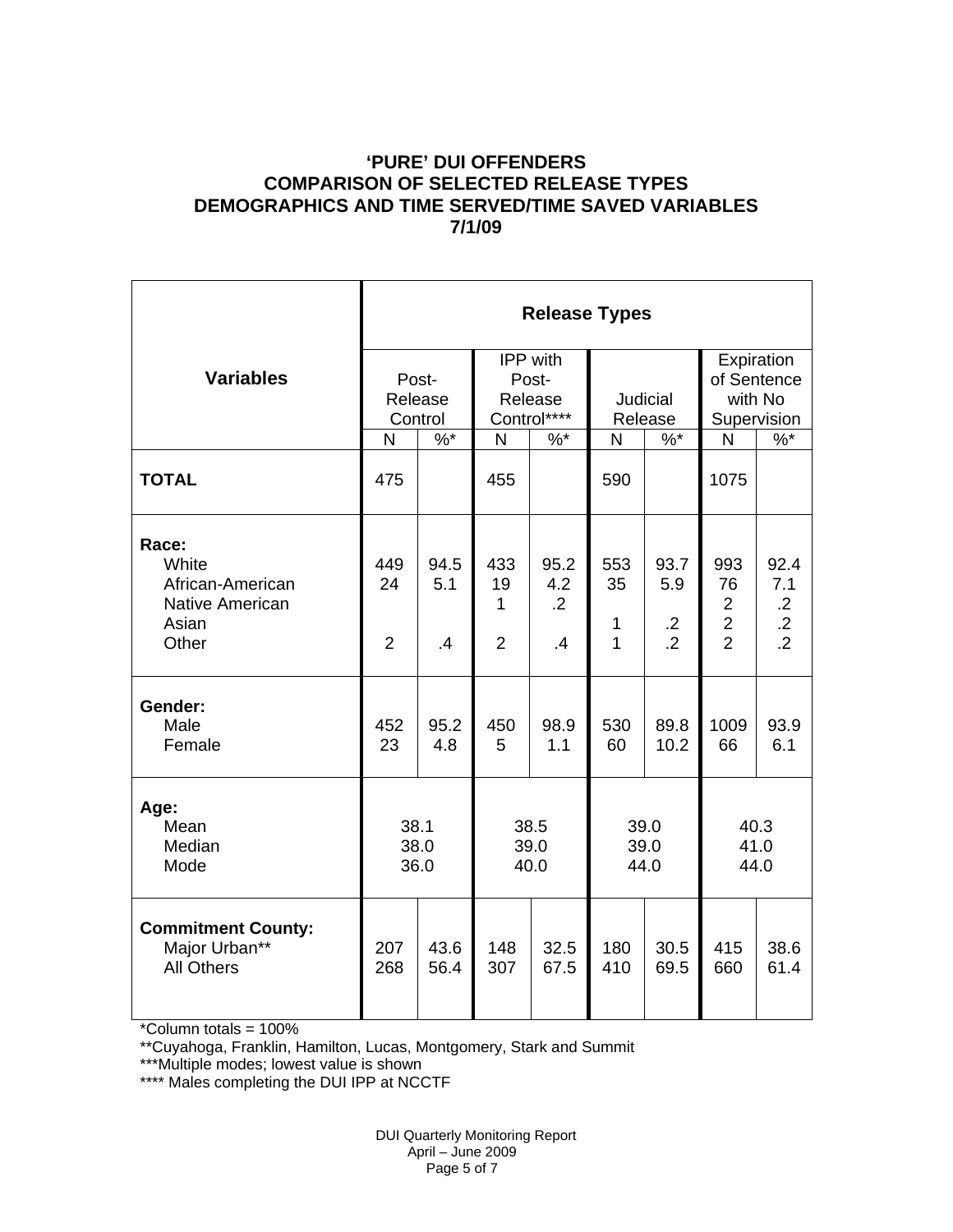|                                                                                       | <b>Release Types</b> |              |                        |            |                     |             |                   |               |  |  |
|---------------------------------------------------------------------------------------|----------------------|--------------|------------------------|------------|---------------------|-------------|-------------------|---------------|--|--|
|                                                                                       |                      |              | IPP with               |            |                     |             | Expiration of     |               |  |  |
| <b>Variables</b>                                                                      |                      | Post-        | Post-                  |            |                     |             | Sentence          |               |  |  |
|                                                                                       |                      | Release      |                        | Release    | Judicial<br>Release |             | (with No          |               |  |  |
|                                                                                       |                      | Control      |                        | Control    |                     |             | Supervision)      |               |  |  |
|                                                                                       | N                    | $\%$ *       | N                      | $\%$ *     | N                   | $\%$ *      | N                 | $\sqrt[6]{6}$ |  |  |
| <b>Sentence Length</b><br>(Months):                                                   |                      |              |                        |            |                     |             |                   |               |  |  |
| Mean                                                                                  |                      | 12.2         | 20.3                   |            | 22.0                |             | 15.3              |               |  |  |
| Median                                                                                | 12.0<br>12.0         |              | 18.0                   |            | 20.0                |             | 12.0              |               |  |  |
| Mode                                                                                  |                      |              | 12.0                   |            | 24                  |             | 12.0              |               |  |  |
| <b>Number of Priors:</b>                                                              |                      |              |                        |            |                     |             |                   |               |  |  |
| None                                                                                  | 254                  | 53.5         | 312                    | 68.6       | 402                 | 68.1        | 619               | 57.6          |  |  |
| One<br>Two                                                                            | 115                  | 24.2         | 105                    | 23.1       | 108                 | 18.3<br>8.1 | 250               | 23.3<br>10.7  |  |  |
| Three or More                                                                         | 52<br>54             | 10.9<br>11.4 | 25<br>13               | 5.5<br>2.9 | 48<br>31            | 5.3         | 115<br>84         | 7.8           |  |  |
|                                                                                       |                      |              |                        |            |                     |             |                   |               |  |  |
| <b>Time Served (Months):</b>                                                          |                      |              |                        |            |                     |             |                   |               |  |  |
| Mean                                                                                  |                      | 9.7          | 7.8                    |            | 6.6                 |             | 11.9              |               |  |  |
| Median                                                                                | 8.2                  |              | 5.6                    |            | 4.1                 |             | 9.6               |               |  |  |
| Mode                                                                                  | $4.6**$              |              | 5.7                    |            | 2.5                 |             | $5.7**$           |               |  |  |
| <b>Time Saved Through</b><br><b>Early Release (Months):</b><br>Mean<br>Median<br>Mode | .94<br>.00<br>.00    |              | 11.0<br>7.7<br>$.00**$ |            | 14.8<br>13.1<br>.00 |             | .88<br>.03<br>.00 |               |  |  |

\*Column totals = 100%

\*\*Multiple modes; lowest value is shown